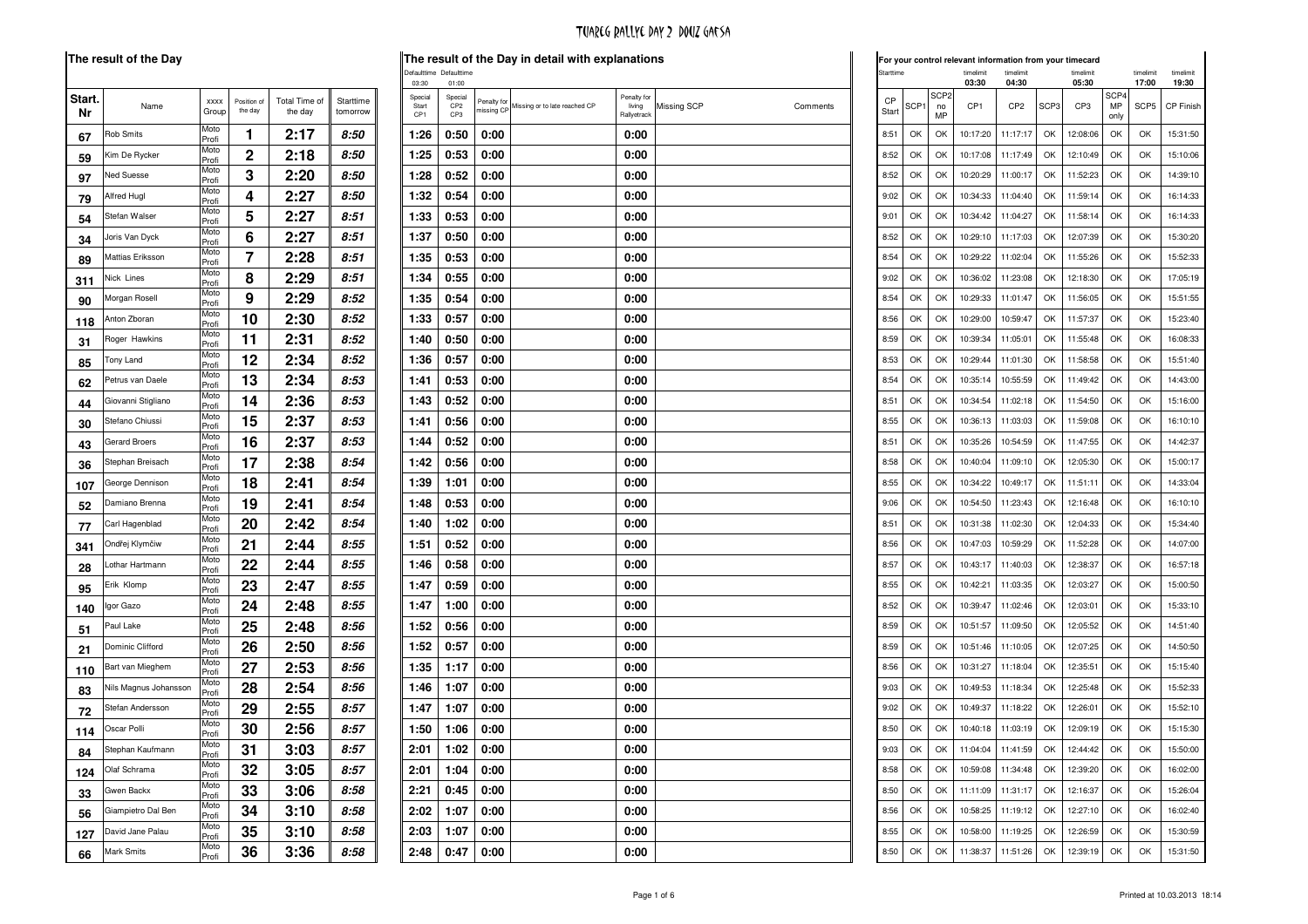| 69  | Martin Fontyn           | Moto<br>Profi | 37 | 3:41  | 8:59 |
|-----|-------------------------|---------------|----|-------|------|
| 122 | Heike Labinsky Labinsky | Moto<br>Profi | 38 | 3:45  | 8:59 |
| 123 | Robert Labinsky         | Moto<br>Profi | 39 | 3:45  | 8:59 |
| 65  | Tom De Rycker           | Moto<br>Profi | 40 | 4:23  | 8:59 |
| 22  | Guillaume Martens       | Moto<br>Profi | 41 | 6:43  | 9:00 |
| 132 | Wouter Van der Beek     | Moto<br>Profi | 42 | 7:33  | 9:00 |
| 136 | Rens Boons              | Moto<br>Profi | 43 | 7:35  | 9:00 |
| 23  | Jonas Thörn             | Moto<br>Profi | 44 | 10:30 | 9:00 |
| 25  | <b>Wesley Beane</b>     | Moto<br>Profi | 44 | 10:30 | 9:01 |
| 26  | Sven Thomas Preuss      | Moto<br>Profi | 44 | 10:30 | 9:01 |
| 27  | Frank Stephan Preuss    | Moto<br>Profi | 44 | 10:30 | 9:01 |
| 32  | Bart Van Acker          | Moto<br>Profi | 44 | 10:30 | 9:01 |
| 35  | Mattias Talonen         | Moto<br>Profi | 44 | 10:30 | 9:02 |
| 37  | Alexander Schroeder     | Moto<br>Profi | 44 | 10:30 | 9:02 |
| 38  | Jens Gogoll             | Moto<br>Profi | 44 | 10:30 | 9:02 |
| 40  | Bernd von Osten         | Moto<br>Profi | 44 | 10:30 | 9:02 |
| 41  | Hans Smits              | Moto<br>Profi | 44 | 10:30 | 9:03 |
| 45  | David Austen            | Moto<br>Profi | 44 | 10:30 | 9:03 |
| 46  | Hans Jiredal            | Moto<br>Profi | 44 | 10:30 | 9:03 |
| 47  | Klaus Matauschek        | Moto<br>Profi | 44 | 10:30 | 9:03 |
| 48  | Felix Ringer            | Moto<br>Profi | 44 | 10:30 | 9:04 |
| 49  | Thiemo Schmitz          | Moto<br>Profi | 44 | 10:30 | 9:04 |
| 55  | Remo Berger             | Moto<br>Profi | 44 | 10:30 | 9:04 |
| 57  | Martin Terhardt         | Moto<br>Profi | 44 | 10:30 | 9:04 |
| 58  | Neil Pentland           | Moto<br>Profi | 44 | 10:30 | 9:05 |
| 60  | <b>Thorsten Kaiser</b>  | Moto<br>Profi | 44 | 10:30 | 9:05 |
| 61  | <b>Michael Craiss</b>   | Moto<br>Profi | 44 | 10:30 | 9:05 |
| 64  | Vince Ewan              | Moto<br>Profi | 44 | 10:30 | 9:05 |
| 71  | Freddy Karlsson         | Moto<br>Profi | 44 | 10:30 | 9:06 |
| 73  | Marcin Macala           | Moto<br>Profi | 44 | 10:30 | 9:06 |
| 74  | James Grant             | Moto<br>Profi | 44 | 10:30 | 9:06 |
| 75  | Charlie Rauseo          | Moto<br>Profi | 44 | 10:30 | 9:06 |
| 80  | Kay Horsch              | Moto<br>Profi | 44 | 10:30 | 9:07 |
| 81  | Laurence Barber         | Moto<br>Profi | 44 | 10:30 | 9:07 |
| 82  | Michael Barber          | Moto<br>Profi | 44 | 10:30 | 9:07 |
| 86  | <b>Edward Taylor</b>    | Moto<br>Profi | 44 | 10:30 | 9:07 |
| 87  | <b>Tony Schattat</b>    | Moto<br>Profi | 44 | 10:30 | 9:08 |
| 88  | Per Enochsson           | Moto<br>Profi | 44 | 10:30 | 9:08 |
| 91  | Anette Ostelius         | Moto<br>Profi | 44 | 10:30 | 9:08 |
| 92  | Robert Glück            | Moto<br>Profi | 44 | 10:30 | 9:08 |

|     | 8:59 | 2:48        | 0:53          | 0:00 |                  | 0:00 |                  | 8:50 | OK | OK | 11:38:22 | 11:52:28 | OK      | 12:45:45 | OK      | OK | 15:15:50 |
|-----|------|-------------|---------------|------|------------------|------|------------------|------|----|----|----------|----------|---------|----------|---------|----|----------|
| 5   | 8:59 | 2:27        | 1:17          | 0:00 |                  | 0:00 |                  | 9:07 | OK | OK | 11:34:42 | 12:14:30 | OK      | 13:31:54 | OK      | OK | 16:31:17 |
| 5   | 8:59 | 2:27        | 1:17          | 0:00 |                  | 0:00 |                  | 9:07 | OK | OK | 11:34:42 | 12:14:14 | OK      | 13:31:40 | OK      | OK | 16:31:00 |
| 3   | 8:59 | 3:30        | 0:53          | 0:00 |                  | 0:00 |                  | 0:00 | OK | OK | 10:35:04 | 11:17:36 | OK      | 12:11:16 | OK      | OK | 15:31:10 |
| 3   | 9:00 | 1:59        | 0:44          | 0:00 |                  | 4:00 | SCP <sub>3</sub> | 9:13 | OK | OK | 11:12:17 | 11:34:17 | missing | 12:18:44 | OK      | OK | 16:31:54 |
| 3   | 9:00 | 2:15        | 1:18          | 0:00 |                  | 4:00 | SCP4             | 9:06 | ОК | OK | 11:21:44 | 11:39:46 | OK      | 12:57:51 | missing | OK | 16:38:20 |
| 5   | 9:00 | 2:17        | 1:17          | 0:00 |                  | 4:00 | SCP4             | 9:04 | OK | OK | 11:21:19 | 11:39:29 | OK      | 12:57:11 | missing | OK | 16:38:38 |
| 30  | 9:00 | 3:30        | 1:00          | 6:00 | CP1 CP2 CP3      | 0:00 |                  | 0:00 | OK | OK | 0:00:00  | 0:00:00  | OK      | 0:00:00  | OK      | OK | OK       |
| 30  | 9:01 | 3:30        | 1:00          | 6:00 | CP1 CP2 CP3      | 0:00 |                  | 0:00 | OK | OK | 0:00:00  | 0:00:00  | OK      | 0:00:00  | OK      | OK | OK       |
| 30  | 9:01 | 3:30        | 1:00          | 6:00 | CP1 CP2 CP3      | 0:00 |                  | 0:00 | OK | OK | 0:00:00  | 0:00:00  | OK      | 0:00:00  | OK      | OK | OK       |
| 30  | 9:01 | 3:30        | 1:00          | 6:00 | CP1 CP2 CP3      | 0:00 |                  | 0:00 | ОК | OK | 0:00:00  | 0:00:00  | ОК      | 0:00:00  | OK      | OK | OK       |
| 30  | 9:01 | 3:30        | 1:00          | 6:00 | CP1 CP2 CP3      | 0:00 |                  | 0:00 | OK | OK | 0:00:00  | 0:00:00  | OK      | 0:00:00  | OK      | OK | OK       |
| 30  | 9:02 | 3:30        | 1:00          | 6:00 | CP1 CP2 CP3      | 0:00 |                  | 0:00 | OK | OK | 0:00:00  | 0:00:00  | OK      | 0:00:00  | OK      | OK | OK       |
| 30  | 9:02 | 3:30        | 1:00          | 6:00 | CP1 CP2 CP3      | 0:00 |                  | 0:00 | OK | OK | 0:00:00  | 0:00:00  | OK      | 0:00:00  | OK      | OK | OK       |
| 30  | 9:02 | 3:30        | 1:00          | 6:00 | CP1 CP2 CP3      | 0:00 |                  | 0:00 | OK | OK | 0:00:00  | 0:00:00  | OK      | 0:00:00  | OK      | OK | OK       |
| 30  | 9:02 | 3:30        | 1:00          | 6:00 | CP1 CP2 CP3      | 0:00 |                  | 0:00 | ОК | OK | 0:00:00  | 0:00:00  | OK      | 0:00:00  | OK      | OK | OK       |
| 30  | 9:03 | 3:30        | 1:00          | 6:00 | CP1 CP2 CP3      | 0:00 |                  | 0:00 | OK | OK | 0:00:00  | 0:00:00  | OK      | 0:00:00  | OK      | OK | OK       |
| 30  | 9:03 | 3:30        | 1:00          | 6:00 | CP1 CP2 CP3      | 0:00 |                  | 0:00 | OK | OK | 0:00:00  | 0:00:00  | OK      | 0:00:00  | OK      | OK | OK       |
| 30  | 9:03 | 3:30        | 1:00          | 6:00 | CP1 CP2 CP3      | 0:00 |                  | 0:00 | OK | OK | 0:00:00  | 0:00:00  | OK      | 0:00:00  | OK      | OK | OK       |
| 30  | 9:03 | 3:30        | 1:00          | 6:00 | CP1 CP2 CP3      | 0:00 |                  | 0:00 | OK | OK | 0:00:00  | 0:00:00  | OK      | 0:00:00  | OK      | OK | OK       |
| 30  | 9:04 | 3:30        | 1:00          | 6:00 | CP1 CP2 CP3      | 0:00 |                  | 0:00 | ОК | OK | 0:00:00  | 0:00:00  | ОК      | 0:00:00  | OK      | OK | OK       |
| 30  | 9:04 | 3:30        | 1:00          | 6:00 | CP1 CP2 CP3      | 0:00 |                  | 0:00 | OK | OK | 0:00:00  | 0:00:00  | OK      | 0:00:00  | OK      | OK | OK       |
| 30  | 9:04 | 3:30        | 1:00          | 6:00 | CP1 CP2 CP3      | 0:00 |                  | 0:00 | OK | OK | 0:00:00  | 0:00:00  | OK      | 0:00:00  | OK      | OK | OK       |
| 30  | 9:04 | 3:30        | 1:00          | 6:00 | CP1 CP2 CP3      | 0:00 |                  | 0:00 | OK | OK | 0:00:00  | 0:00:00  | OK      | 0:00:00  | OK      | OK | OK       |
| 30  | 9:05 | 3:30        | 1:00          | 6:00 | CP1 CP2 CP3      | 0:00 |                  | 0:00 | OK | OK | 0:00:00  | 0:00:00  | OK      | 0:00:00  | OK      | OK | OK       |
| 30  | 9:05 | 3:30        | 1:00          | 6:00 | CP1 CP2 CP3      | 0:00 |                  | 0:00 | ОК | OK | 0:00:00  | 0:00:00  | ОК      | 0:00:00  | OK      | OK | OK       |
| 30  | 9:05 | 3:30        | 1:00          | 6:00 | CP1 CP2 CP3      | 0:00 |                  | 0:00 | OK | OK | 0:00:00  | 0:00:00  | OK      | 0:00:00  | OK      | OK | OK       |
| 30  | 9:05 | 3:30        | 1:00          | 6:00 | CP1 CP2 CP3      | 0:00 |                  | 0:00 | OK | OK | 0:00:00  | 0:00:00  | OK      | 0:00:00  | OK      | OK | OK       |
| 30  | 9:06 | 3:30        | 1:00          | 6:00 | CP1 CP2 CP3      | 0:00 |                  | 0:00 | OK | OK | 0:00:00  | 0:00:00  | OK      | 0:00:00  | OK      | OK | OK       |
| 30  | 9:06 | 3:30        | 1:00          | 6:00 | CP1 CP2 CP3      | 0:00 |                  | 0:00 | OK | OK | 0:00:00  | 0:00:00  | OK      | 0:00:00  | OK      | OK | OK       |
| 30  | 9:06 | 3:30        | 1:00          | 6:00 | CP1 CP2 CP3      | 0:00 |                  | 0:00 | ОК | OK | 0:00:00  | 0:00:00  | ОК      | 0:00:00  | OK      | OK | OK       |
| 30  | 9:06 | 3:30        | 1:00          | 6:00 | CP1 CP2 CP3      | 0:00 |                  | 0:00 | OK | OK | 0:00:00  | 0:00:00  | OK      | 0:00:00  | OK      | OK | OK       |
| 30  | 9:07 | 3:30        | 1:00          | 6:00 | CP1 CP2 CP3      | 0:00 |                  | 0:00 | OK | OK | 0:00:00  | 0:00:00  | OK      | 0:00:00  | OK      | OK | OK       |
| 30  | 9:07 | <i>3:30</i> | 1:00          | 6:00 | CP1 CP2 CP3      | 0:00 |                  | 0:00 | OK | OK | 0:00:00  | 0:00:00  | OK      | 0:00:00  | OK      | OK | OK       |
| SU. | 9:07 |             | $3:30$ $1:00$ |      | 6:00 CP1 CP2 CP3 | 0:00 |                  | 0:00 | OK | OK | 0:00:00  | 0:00:00  | OK      | 0:00:00  | OK      | OK | OK       |
| 30  | 9:07 |             | $3:30$ $1:00$ |      | 6:00 CP1 CP2 CP3 | 0:00 |                  | 0:00 | OK | OK | 0:00:00  | 0:00:00  | OK      | 0:00:00  | OK      | OK | OK       |
| 30  | 9:08 | 3:30        | 1:00          |      | 6:00 CP1 CP2 CP3 | 0:00 |                  | 0:00 | OK | OK | 0:00:00  | 0:00:00  | OK      | 0:00:00  | OK      | OK | OK       |
| 30  | 9:08 | 3:30        | 1:00          |      | 6:00 CP1 CP2 CP3 | 0:00 |                  | 0:00 | OK | OK | 0:00:00  | 0:00:00  | OK      | 0:00:00  | OK      | OK | OK       |
| 30  | 9:08 | 3:30        | 1:00          |      | 6:00 CP1 CP2 CP3 | 0:00 |                  | 0:00 | OK | OK | 0:00:00  | 0:00:00  | OK      | 0:00:00  | OK      | OK | OK       |
| 30  | 9:08 | 3:30        | 1:00          |      | 6:00 CP1 CP2 CP3 | 0:00 |                  | 0:00 | OK | OK | 0:00:00  | 0:00:00  | OK      | 0:00:00  | OK      | OK | OK       |
|     |      |             |               |      |                  |      |                  |      |    |    |          |          |         |          |         |    |          |

Page 2 of 6

| 8:50 | ОК | OK | 11:38:22 | 11:52:28         | OK | 12:45:45 | OK      | ОК | 15:15:50 |
|------|----|----|----------|------------------|----|----------|---------|----|----------|
| 9:07 | ОΚ | ОΚ | 11:34:42 | 12:14:30         | ОΚ | 13:31:54 | ОК      | ОК | 16:31:17 |
| 9:07 | ОК | OK | 11:34:42 | 12:14:14         | OK | 13:31:40 | OK      | ОК | 16:31:00 |
| 0:00 | ОК | OK | 10:35:04 | 11:17:36         | OK | 12:11:16 | ОК      | ОК | 15:31:10 |
| 9:13 | ОК | OK | 11:12:17 | 11:34:17 missing |    | 12:18:44 | ОК      | ОК | 16:31:54 |
| 9:06 | ОК | OK | 11:21:44 | 11:39:46         | OK | 12:57:51 | missing | ОК | 16:38:20 |
| 9:04 | ОΚ | ОК | 11:21:19 | 11:39:29         | ОК | 12:57:11 | missing | ОК | 16:38:38 |
| 0:00 | ОК | OK | 0:00:00  | 0:00:00          | OK | 0:00:00  | OK      | ОК | ОК       |
| 0:00 | ОК | OK | 0:00:00  | 0:00:00          | OK | 0:00:00  | ОК      | ОК | ОК       |
| 0:00 | ОК | OK | 0:00:00  | 0:00:00          | OK | 0:00:00  | OK      | ОК | OK       |
| 0:00 | ОΚ | ОΚ | 0:00:00  | 0:00:00          | ОΚ | 0:00:00  | OK      | OK | ОК       |
| 0:00 | ОΚ | ОК | 0:00:00  | 0:00:00          | ОΚ | 0:00:00  | ОК      | ОК | OK       |
| 0:00 | ОК | OK | 0:00:00  | 0:00:00          | OK | 0:00:00  | ОК      | ОК | ОК       |
| 0:00 | ОК | OK | 0:00:00  | 0:00:00          | ОК | 0:00:00  | ОК      | ОК | OK       |
| 0:00 | ОК | OK | 0:00:00  | 0:00:00          | OK | 0:00:00  | ОК      | ОК | ОК       |
| 0:00 | ОК | OK | 0:00:00  | 0:00:00          | ОK | 0:00:00  | ОК      | ОК | ОК       |
| 0:00 | ОΚ | OK | 0:00:00  | 0:00:00          | ОК | 0:00:00  | ОК      | ОК | OK       |
| 0:00 | ОК | OK | 0:00:00  | 0:00:00          | OK | 0:00:00  | ОК      | ОК | ОК       |
| 0:00 | ОК | OK | 0:00:00  | 0:00:00          | OK | 0:00:00  | ОК      | ОК | OK       |
| 0:00 | ОК | OK | 0:00:00  | 0:00:00          | OK | 0:00:00  | OK      | ОК | OK       |
| 0:00 | ОК | ОΚ | 0:00:00  | 0:00:00          | ОΚ | 0:00:00  | OK      | OK | ОК       |
| 0:00 | ОΚ | ОК | 0:00:00  | 0:00:00          | ОΚ | 0:00:00  | ОК      | ОК | OK       |
| 0:00 | ОК | OK | 0:00:00  | 0:00:00          | OK | 0:00:00  | ОК      | ОК | ОК       |
| 0:00 | ОК | OK | 0:00:00  | 0:00:00          | ОК | 0:00:00  | ОК      | ОК | OK       |
| 0:00 | ОК | OK | 0:00:00  | 0:00:00          | OK | 0:00:00  | ОК      | ОК | ОК       |
| 0:00 | ОК | OK | 0:00:00  | 0:00:00          | ОK | 0:00:00  | ОК      | ОК | ОК       |
| 0:00 | ОΚ | ОК | 0:00:00  | 0:00:00          | ОК | 0:00:00  | ОК      | ОК | OK       |
| 0:00 | ОК | OK | 0:00:00  | 0:00:00          | OK | 0:00:00  | ОК      | ОК | ОК       |
| 0:00 | ОК | OK | 0:00:00  | 0:00:00          | OK | 0:00:00  | ОК      | ОК | OK       |
| 0:00 | ОК | OK | 0:00:00  | 0:00:00          | OK | 0:00:00  | OK      | ОК | OK       |
| 0:00 | ОК | ОΚ | 0:00:00  | 0:00:00          | ОΚ | 0:00:00  | ОК      | ОК | OK       |
| 0:00 | OK | ОК | 0:00:00  | 0:00:00          | ОК | 0:00:00  | ОК      | ОК | OK       |
| 0:00 | ОК | OK | 0:00:00  | 0:00:00          | OK | 0:00:00  | ОК      | ОК | ОК       |
| 0:00 | ОК | ОК | 0:00:00  | 0:00:00          | ОК | 0:00:00  | OK      | ОК | OK       |
| 0:00 | OK | OK | 0:00:00  | 0:00:00          | ОК | 0:00:00  | ОК      | ОК | OK       |
| 0:00 | ОК | ОК | 0:00:00  | 0:00:00          | ОК | 0:00:00  | ОК      | ОК | ОК       |
| 0:00 | OK | ОК | 0:00:00  | 0:00:00          | ОК | 0:00:00  | ОК      | ОК | ОК       |
| 0:00 | ОК | ОК | 0:00:00  | 0:00:00          | ОК | 0:00:00  | ОК      | ОК | ОК       |
| 0:00 | ОК | OK | 0:00:00  | 0:00:00          | ОК | 0:00:00  | ОК      | ОК | ОК       |
| 0:00 | ОК | ОК | 0:00:00  | 0:00:00          | OK | 0:00:00  | ОК      | ОК | OK       |

Printed at 10.03.2013 18:14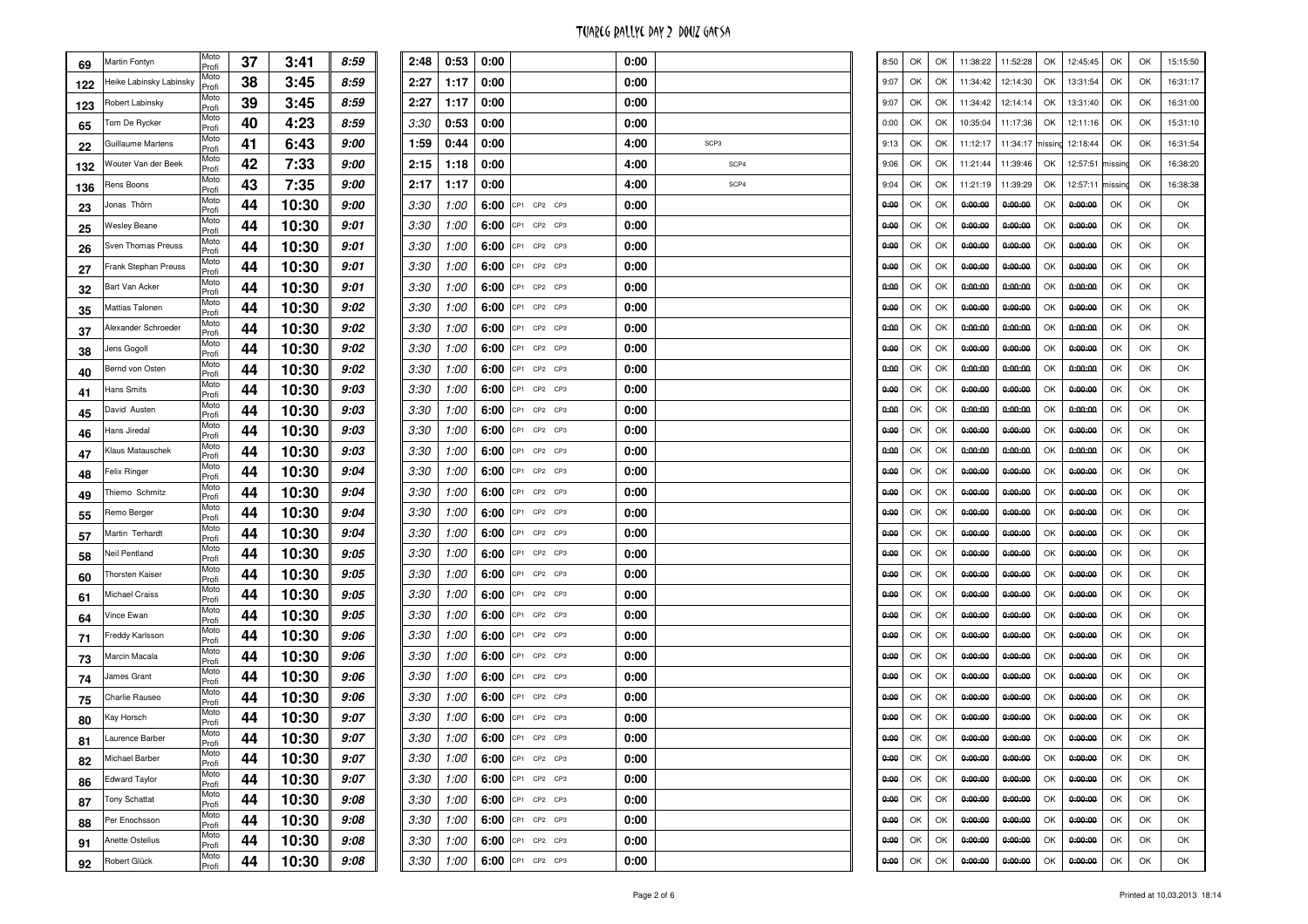| 93  | Jan Olthof              | Moto<br>Profi | 44 | 10:30 | 9:09 | 3:30 | 1:00 |      | 6:00 CP1 CP2 CP3 | 0:00  |                | 0:00 | OK | OK | 0:00:00  | 0:00:00                                            | OK | 0:00:00                  | OK | OK | OK                                |
|-----|-------------------------|---------------|----|-------|------|------|------|------|------------------|-------|----------------|------|----|----|----------|----------------------------------------------------|----|--------------------------|----|----|-----------------------------------|
| 94  | Andrew Lawrance         | Moto<br>Profi | 44 | 10:30 | 9:09 | 3:30 | 1:00 |      | 6:00 CP1 CP2 CP3 | 0:00  |                | 0:00 | OK | OK | 0:00:00  | 0:00:00                                            | OK | 0:00:00                  | OK | OK | OK                                |
| 98  | Sakarii Häyrinen        | Moto<br>Profi | 44 | 10:30 | 9:09 | 3:30 | 1:00 |      | 6:00 CP1 CP2 CP3 | 0:00  |                | 0:00 | OK | OK | 0:00:00  | 0:00:00                                            | OK | 0:00:00                  | OK | OK | OK                                |
| 102 | Jarmo Kokki             | Moto<br>Profi | 44 | 10:30 | 9:09 | 3:30 | 1:00 |      | 6:00 CP1 CP2 CP3 | 0:00  |                | 0:00 | OK | OK | 0:00:00  | 0:00:00                                            | OK | 0:00:00                  | OK | OK | OK                                |
| 116 | Lukas Matzinger         | Moto<br>Profi | 44 | 10:30 | 9:10 | 3:30 | 1:00 |      | 6:00 CP1 CP2 CP3 | 0:00  |                | 0:00 | OK | OK | 0:00:00  | 0:00:00                                            | OK | 0:00:00                  | OK | OK | OK                                |
| 120 | Richard de Pruis        | Moto<br>Profi | 44 | 10:30 | 9:10 | 3:30 | 1:00 |      | 6:00 CP1 CP2 CP3 | 0:00  |                | 0:00 | OK | OK | 0:00:00  | 0:00:00                                            | OK | 0:00:00                  | OK | OK | OK                                |
| 121 | Ramon Dijkman           | Moto<br>Profi | 44 | 10:30 | 9:10 | 3:30 | 1:00 |      | 6:00 CP1 CP2 CP3 | 0:00  |                | 0:00 | OK | OK | 0:00:00  | 0:00:00                                            | OK | 0:00:00                  | OK | OK | OK                                |
| 128 | Domingo Aguilar Galindo | Moto<br>Profi | 44 | 10:30 | 9:10 | 3:30 | 1:00 |      | 6:00 CP1 CP2 CP3 | 0:00  |                | 0:00 | OK | OK | 0:00:00  | 0:00:00                                            | OK | 0:00:00                  | OK | OK | OK                                |
| 129 | Jairo Segarra Almagro   | Moto<br>Profi | 44 | 10:30 | 9:11 | 3:30 | 1:00 |      | 6:00 CP1 CP2 CP3 | 0:00  |                | 0:00 | OK | OK | 0:00:00  | 0:00:00                                            | OK | 0:00:00                  | OK | OK | OK                                |
| 130 | Chris Barwick           | Moto<br>Profi | 44 | 10:30 | 9:11 | 3:30 | 1:00 |      | 6:00 CP1 CP2 CP3 | 0:00  |                | 0:00 | OK | OK | 0:00:00  | 0:00:00                                            | OK | 0:00:00                  | OK | OK | OK                                |
| 134 | David Geyer             | Moto<br>Profi | 44 | 10:30 | 9:11 | 3:30 | 1:00 |      | 6:00 CP1 CP2 CP3 | 0:00  |                | 0:00 | OK | OK | 0:00:00  | 0:00:00                                            | OK | 0:00:00                  | OK | OK | OK                                |
| 135 | Willem Groot Zwaaftink  | Moto<br>Profi | 44 | 10:30 | 9:11 | 3:30 | 1:00 |      | 6:00 CP1 CP2 CP3 | 0:00  |                | 0:00 | OK | OK | 0:00:00  | 0:00:00                                            | OK | 0:00:00                  | OK | OK | OK                                |
| 138 | Stefan Bachmann         | Moto<br>Profi | 44 | 10:30 | 9:12 | 3:30 | 1:00 |      | 6:00 CP1 CP2 CP3 | 0:00  |                | 0:00 | OK | OK | 0:00:00  | 0:00:00                                            | OK | 0:00:00                  | OK | OK | OK                                |
| 139 | Thomas Bachmann         | Moto<br>Profi | 44 | 10:30 | 9:12 | 3:30 | 1:00 |      | 6:00 CP1 CP2 CP3 | 0:00  |                | 0:00 | OK | OK | 0:00:00  | 0:00:00                                            | OK | 0:00:00                  | OK | OK | OK                                |
| 143 | Stefan Peltzer          | Moto<br>Profi | 44 | 10:30 | 9:12 | 3:30 | 1:00 |      | 6:00 CP1 CP2 CP3 | 0:00  |                | 0:00 | OK | OK | 0:00:00  | 0:00:00                                            | OK | 0:00:00                  | OK | OK | OK                                |
| 319 | Sid Milton              | Moto<br>Profi | 44 | 10:30 | 9:12 | 3:30 | 1:00 |      | 6:00 CP1 CP2 CP3 | 0:00  |                | 0:00 | OK | OK | 0:00:00  | 0:00:00                                            | OK | 0:00:00                  | OK | OK | OK                                |
| 325 | Jarno Winters           | Moto<br>Profi | 44 | 10:30 | 9:13 | 3:30 | 1:00 | 6:00 | CP1 CP2 CP3      | 0:00  |                | 0:00 | OK | OK | 0:00:00  | 0:00:00                                            | OK | 0:00:00                  | OK | OK | OK                                |
| 96  | Geoffrey Saunders       | Moto<br>Profi | 45 | 11:02 | 9:13 | 1:41 | 1:20 | 0:00 |                  | 8:00  | SCP4 SCP5      | 8:54 | OK | OK | 10:35:42 | 11:05:32                                           | OK | 12:26:00 missing missing |    |    | 14:33:33                          |
| 142 | Ludovic Bois            | Moto<br>Profi | 46 | 11:36 | 9:13 | 2:19 | 1:17 | 0:00 |                  | 8:00  | SCP4 SCP5      | 9:10 | OK | OK | 11:29:33 | 11:41:18                                           | OK |                          |    |    | 12:58:20 missing missing 16:09:53 |
| 29  | <b>Stephen Berry</b>    | Moto<br>Profi | 47 | 11:59 | 9:13 | 1:46 | 2:13 | 0:00 |                  | 8:00  | SCP4 SCP5      | 9:05 | OK | OK | 10:51:33 | 11:46:30                                           | OK | 13:59:50 missing missing |    |    | 15:15:00                          |
| 39  | Andrew Barlow           | Moto<br>Profi | 48 | 12:11 | 9:14 | 1:56 | 2:14 | 0:00 |                  | 8:00  | SCP4 SCP5      | 9:08 | OK | OK | 11:04:47 | 11:46:53                                           | OK |                          |    |    | 14:01:28 missing missing 15:18:00 |
| 340 | Peter Hardy             | Moto<br>Profi | 49 | 15:45 | 9:14 | 2:19 | 1:25 | 0:00 |                  | 12:00 | SCP3 SCP4 SCP5 | 9:10 | OK | OK | 11:29:52 | 11:56:12 missing 13:21:55 missing missing 16:09:33 |    |                          |    |    |                                   |
|     |                         |               |    |       |      |      |      |      |                  |       |                |      |    |    |          |                                                    |    |                          |    |    |                                   |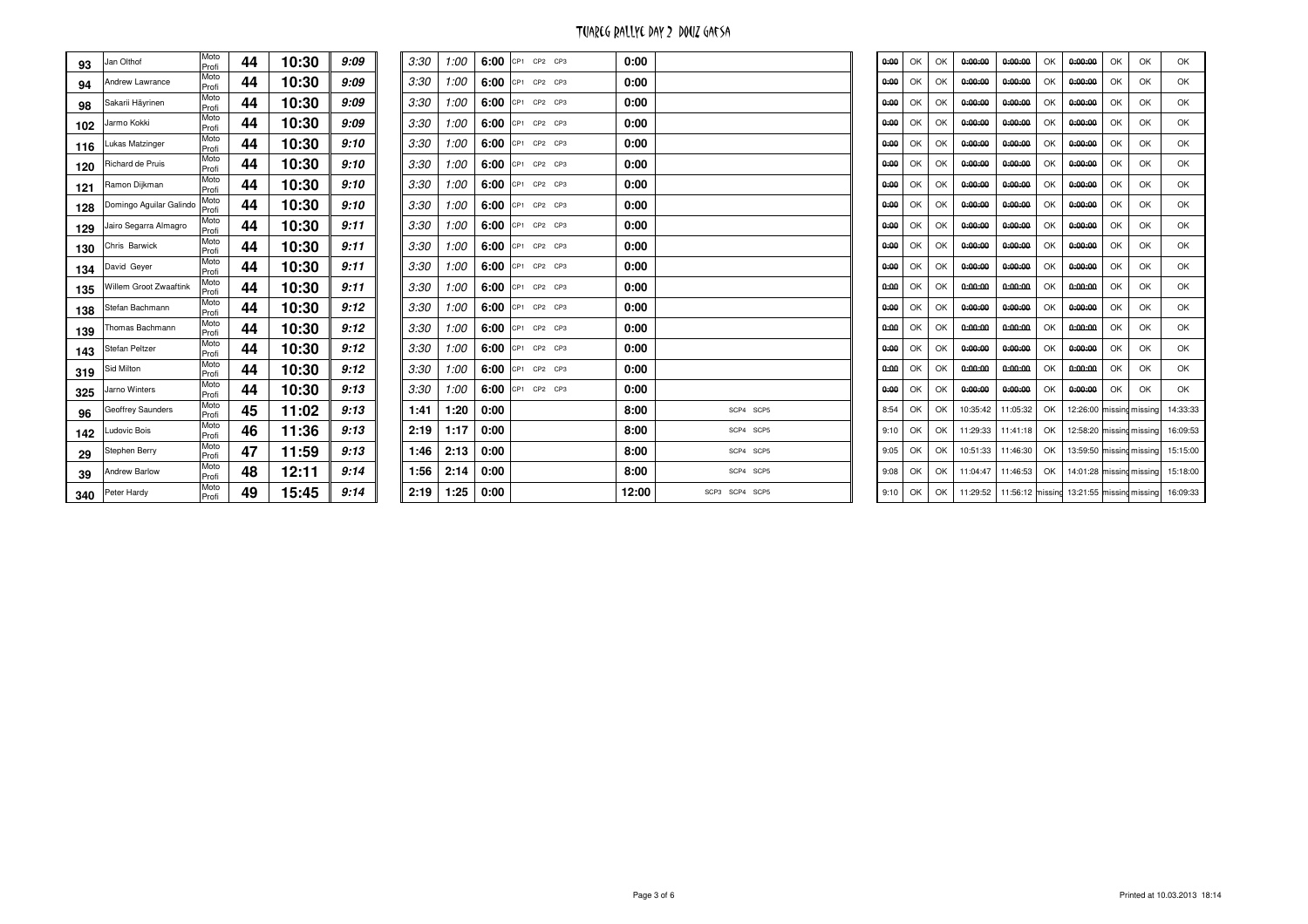| 126 | Jeffrey Webster      | Moto<br>Amat. | 1  | 2:11  | 9:40 | 1              |
|-----|----------------------|---------------|----|-------|------|----------------|
| 332 | Ollie Lloyd          | Moto<br>Amat. | 2  | 2:54  | 9:40 | 2              |
| 323 | Michael Miggitsch    | Moto<br>Amat. | 3  | 3:04  | 9:40 | 2              |
| 109 | Michele Gallizia     | Moto<br>Amat  | 4  | 3:10  | 9:40 | 2              |
| 317 | Jean-Luc Solans      | Moto<br>Amat. | 5  | 3:15  | 9:41 | 2              |
| 324 | Stefan Prinz         | Moto<br>Amat. | 6  | 3:19  | 9:41 | $\mathbf{2}$   |
| 309 | Raffele Bacchi       | Moto<br>Amat. | 7  | 3:22  | 9:41 | 2              |
| 328 | Luca Saporiti        | Moto<br>Amat. | 8  | 3:23  | 9:41 | 2              |
| 113 | Ulf Markgraf         | Moto<br>Amat. | 9  | 3:29  | 9:42 | 2              |
| 133 | Dirk Kessler         | Moto<br>Amat. | 10 | 3:31  | 9:42 | $\overline{2}$ |
| 327 | Giada Beccari        | Moto<br>Amat. | 11 | 3:34  | 9:42 | $\overline{2}$ |
| 301 | Massimo Miola        | Moto<br>Amat. | 12 | 3:39  | 9:42 | 2              |
| 78  | Michele Bertoni      | Moto<br>Amat. | 13 | 3:43  | 9:43 | 2              |
| 137 | Mike Krynock         | Moto<br>Amat. | 14 | 5:35  | 9:43 | 0              |
| 105 | <b>Toomas Triisa</b> | Moto<br>Amat. | 15 | 6:34  | 9:43 | 1              |
| 106 | Mart Meeru           | Moto<br>Amat. | 16 | 6:57  | 9:43 | $\overline{2}$ |
| 308 | Josef Hetzenauer     | Moto<br>Amat. | 17 | 7:09  | 9:44 | 2              |
| 111 | Adriano Batoni       | Moto<br>Amat. | 18 | 7:11  | 9:44 | 2              |
| 20  | Duncan Ure           | Moto<br>Amat. | 19 | 7:20  | 9:44 | 2              |
| 112 | Mario Conforti       | Moto<br>Amat. | 20 | 7:21  | 9:44 | $\overline{2}$ |
| 316 | Marcel Wälti         | Moto<br>Amat. | 21 | 7:26  | 9:45 | $\overline{2}$ |
| 326 | Jos van der Maarel   | Moto<br>Amat. | 22 | 7:28  | 9:45 | 2              |
| 339 | Jörg Malsam          | Moto<br>Amat. | 23 | 7:34  | 9:45 | 2              |
| 76  | Mark Brincat         | Moto<br>Amat. | 24 | 7:53  | 9:45 | 2              |
| 320 | Gintautas Igaris     | Moto<br>Amat. | 25 | 8:07  | 9:46 | 1              |
| 334 | Luca Zussino         | Moto<br>Amat. | 26 | 9:27  | 9:46 | $\overline{2}$ |
| 53  | Gianluca Biganzoli   | Moto<br>Amat. | 27 | 10:30 | 9:46 | З              |
| 63  | Heiko Hütte          | Moto<br>Amat. | 27 | 10:30 | 9:46 | 3              |
| 70  | Steve Hofmann        | Moto<br>Amat. | 27 | 10:30 | 9:47 | З              |
| 99  | Miki Timonen         | Moto<br>Amat. | 27 | 10:30 | 9:47 | З              |
| 100 | Jukka Ristiluoma     | Moto<br>Amat. | 27 | 10:30 | 9:47 | З              |
| 101 | Martin Sjöroos       | Moto<br>Amat. | 27 | 10:30 | 9:47 | З              |
| 103 | David Zimmermann     | Moto<br>Amat. | 27 | 10:30 | 9:48 | 3              |
| 104 | Jaan Naaber          | Moto<br>Amat  | 27 | 10:30 | 9:48 | З              |
| 108 | Paolo Citterio       | Moto<br>Amat. | 27 | 10:30 | 9:48 | З              |
| 115 | John Mitchinson      | Moto<br>Amat. | 27 | 10:30 | 9:48 | З              |
| 117 | Christine Steinkrauß | Moto<br>Amat. | 27 | 10:30 | 9:49 | З              |
| 131 | Roberto Rinaldi      | Moto<br>Amat. | 27 | 10:30 | 9:49 | З              |
| 302 | Dante Corbani        | Moto<br>Amat. | 27 | 10:30 | 9:49 | З              |
| 303 | Hugh Mackay          | Moto<br>Amat. | 27 | 10:30 | 9:49 | З              |
|     |                      |               |    |       |      |                |

|                | 9:40 | 1:12        | 0:59          | 0:00 |                  | 0:00 |                  |      | 9:51 | OK | OK | 11:03:04 | 12:24:57         | OK      | 13:24:50 | OK | OK      | 16:22:14 |
|----------------|------|-------------|---------------|------|------------------|------|------------------|------|------|----|----|----------|------------------|---------|----------|----|---------|----------|
| 4              | 9:40 | 2:00        | 0:54          | 0:00 |                  | 0:00 |                  |      | 9:44 | OK | OK | 11:44:20 | 12:28:04         | OK      | 13:22:28 | OK | OK      | 16:25:49 |
| 4              | 9:40 | 2:11        | 0:53          | 0:00 |                  | 0:00 |                  |      | 9:42 | OK | OK | 11:53:00 | 12:21:37         | OK      | 13:14:55 | OK | OK      | 16:51:33 |
| 0              | 9:40 | 2:08        | 1:02          | 0:00 |                  | 0:00 |                  |      | 9:43 | OK | OK | 11:51:27 | 12:08:12         | OK      | 13:10:25 | OK | OK      | 17:04:57 |
| 5              | 9:41 | 2:08        | 1:06          | 0:00 |                  | 0:00 |                  |      | 9:43 | OK | OK | 11:51:40 | 12:42:30         | OK      | 13:49:00 | OK | OK      | 17:03:38 |
| 9              | 9:41 | 2:05        | 1:13          | 0:00 |                  | 0:00 |                  |      | 9:47 | OK | OK | 11:52:18 | 12:11:50         | OK      | 13:25:49 | OK | OK      | 16:51:47 |
| 2              | 9:41 | 2:21        | 1:00          | 0:00 |                  | 0:00 |                  |      | 9:40 | OK | OK | 12:01:39 | 12:28:28         | OK      | 13:29:14 | OK | OK      | 16:38:04 |
| 3              | 9:41 | 2:21        | 1:01          | 0:00 |                  | 0:00 |                  |      | 9:40 | OK | OK | 12:01:28 | 12:28:17         | OK      | 13:29:52 | OK | OK      | 16:32:47 |
| 9              | 9:42 | 2:26        | 1:03          | 0:00 |                  | 0:00 |                  |      | 9:41 | OK | OK | 12:07:15 | 12:38:28         | OK      | 13:42:08 | OK | OK      | 17:10:36 |
| 1              | 9:42 | 2:25        | 1:06          | 0:00 |                  | 0:00 |                  |      | 9:44 | OK | OK | 12:09:30 | 12:42:10         | OK      | 13:48:39 | OK | OK      | 17:04:08 |
| 4              | 9:42 | 2:20        | 1:13          | 0:00 |                  | 0:00 |                  |      | 9:49 | OK | OK | 12:09:42 | 12:34:19         | OK      | 13:47:48 | OK | OK      | 17:02:10 |
| 9              | 9:42 | 2:06        | 1:33          | 0:00 |                  | 0:00 |                  |      | 9:46 | OK | OK | 11:52:04 | 12:06:58         | OK      | 13:40:50 | OK | OK      | 16:58:25 |
| 3              | 9:43 | 2:09        | 1:33          | 0:00 |                  | 0:00 |                  |      | 9:41 | OK | OK | 11:50:48 | 12:07:28         | OK      | 13:41:00 | OK | OK      | 17:05:36 |
| 5              | 9:43 | 0:16        | 1:19          | 0:00 |                  | 4:00 | SCP <sub>3</sub> |      | 9:52 | OK | OK | 10:08:00 | 12:47:13         | missing | 14:06:33 | OK | OK      | 16:58:12 |
| 4              | 9:43 | 1:59        | 0:35          | 0:00 |                  | 4:00 | SCP <sub>3</sub> |      | 9:44 | OK | OK | 11:43:17 | 11:56:39         | missing | 12:32:10 | OK | OK      | 15:50:00 |
| 7              | 9:43 | 2:01        | 0:55          | 0:00 |                  | 4:00 | SCP <sub>3</sub> |      | 9:42 | ОК | OK | 11:43:27 | 11:56:59         | missing | 12:52:46 | OK | OK      | 15:50:00 |
| 9              | 9:44 | 2:18        | 0:50          | 0:00 |                  | 4:00 | SCP <sub>3</sub> |      | 9:46 | OK | OK | 12:04:55 | 12:30:50         | nissing | 13:21:12 | OK | OK      | 16:25:38 |
| 1              | 9:44 | 2:10        | 1:01          | 0:00 |                  | 4:00 | SCP <sub>3</sub> |      | 9:46 | OK | OK | 11:56:15 | 12:28:52 missing |         | 13:30:32 | OK | OK      | 16:32:34 |
| 0              | 9:44 | 2:28        | 0:52          | 0:00 |                  | 4:00 | SCP <sub>3</sub> |      | 9:08 | OK | OK | 11:36:25 | 12:02:19         | missing | 12:54:30 | OK | OK      | 16:18:59 |
| 1              | 9:44 | 2:10        | 1:11          | 0:00 |                  | 4:00 | SCP <sub>3</sub> |      | 9:46 | OK | OK | 11:56:05 | 12:28:44         | missing | 13:40:04 | OK | OK      | 14:00:40 |
| 6              | 9:45 | 2:19        | 1:07          | 0:00 |                  | 4:00 | SCP3             |      | 9:44 | ОК | OK | 12:03:33 | 12:53:48         | missing | 14:00:52 | OK | OK      | 16:57:43 |
| 8              | 9:45 | 2:21        | 1:07          | 0:00 |                  | 4:00 | SCP <sub>3</sub> |      | 9:43 | OK | OK | 12:04:00 | 12:53:34         | nissing | 14:00:36 | OK | OK      | 17:02:09 |
| 4              | 9:45 | 2:31        | 1:02          | 0:00 |                  | 4:00 | SCP <sub>3</sub> |      | 9:45 | OK | OK | 12:16:31 | 12:50:43 missing |         | 13:53:24 | OK | OK      | 16:50:00 |
| 3              | 9:45 | 2:29        | 1:24          | 0:00 |                  | 4:00 | SCP <sub>3</sub> |      | 9:42 | OK | OK | 12:11:50 | 12:37:09         | missing | 14:01:14 | OK | OK      | 16:49:43 |
| $\overline{7}$ | 9:46 | 1:45        | 2:22          | 0:00 |                  | 4:00 |                  | SCP5 | 9:40 | OK | OK | 11:25:13 | 12:03:20         | OK      | 14:25:50 | OK | missing | 17:11:00 |
| 7              | 9:46 | 2:27        | 1:00          | 2:00 | CP3              | 4:00 | SCP <sub>3</sub> |      | 9:45 | OK | OK | 12:12:30 | 13:03:33         | nissing | 15:28:11 | OK | missing | 16:44:52 |
| 30             | 9:46 | 3:30        | 1:00          | 6:00 | CP1 CP2 CP3      | 0:00 |                  |      | 0:00 | OK | OK | 0:00:00  | 0:00:00          | OK      | 0:00:00  | OK | OK      | OK       |
| 30             | 9:46 | 3:30        | 1:00          | 6:00 | CP1 CP2 CP3      | 0:00 |                  |      | 0:00 | OK | OK | 0:00:00  | 0:00:00          | OK      | 0:00:00  | OK | OK      | OK       |
| 30             | 9:47 | 3:30        | 1:00          | 6:00 | CP1 CP2 CP3      | 0:00 |                  |      | 0:00 | OK | OK | 0:00:00  | 0:00:00          | OK      | 0:00:00  | OK | OK      | OK       |
| 30             | 9:47 | 3:30        | 1:00          | 6:00 | CP1 CP2 CP3      | 0:00 |                  |      | 0:00 | OK | OK | 0:00:00  | 0:00:00          | OK      | 0:00:00  | OK | OK      | OK       |
| 30             | 9:47 | 3:30        | 1:00          | 6:00 | CP1 CP2 CP3      | 0:00 |                  |      | 0:00 | OK | OK | 0:00:00  | 0:00:00          | OK      | 0:00:00  | OK | OK      | OK       |
| 30             | 9:47 | 3:30        | 1:00          | 6:00 | CP1 CP2 CP3      | 0:00 |                  |      | 0:00 | OK | OK | 0:00:00  | 0:00:00          | OK      | 0:00:00  | OK | OK      | OK       |
| 30             | 9:48 | 3:30        | 1:00          | 6:00 | CP1 CP2 CP3      | 0:00 |                  |      | 0:00 | OK | OK | 0:00:00  | 0:00:00          | OK      | 0:00:00  | OK | OK      | OK       |
| 30             | 9:48 | <i>3:30</i> | 1:00          | 6:00 | CP1 CP2 CP3      | 0:00 |                  |      | 0:00 | OK | OK | 0:00:00  | 0:00:00          | OK      | 0:00:00  | OK | OK      | OK       |
| 30             | 9:48 |             | $3:30$ $1:00$ |      | 6:00 CP1 CP2 CP3 | 0:00 |                  |      | 0:00 | OK | OK | 0:00:00  | 0:00:00          | OK      | 0:00:00  | OK | OK      | OK       |
| 30             | 9:48 |             | $3:30$ $1:00$ |      | 6:00 CP1 CP2 CP3 | 0:00 |                  |      | 0:00 | OK | OK | 0:00:00  | 0:00:00          | OK      | 0:00:00  | OK | OK      | OK       |
| 30             | 9:49 |             | $3:30$ $1:00$ |      | 6:00 CP1 CP2 CP3 | 0:00 |                  |      | 0:00 | OK | OK | 0:00:00  | 0:00:00          | ОК      | 0:00:00  | OK | OK      | OK       |
| 30             | 9:49 | 3:30        | 1:00          |      | 6:00 CP1 CP2 CP3 | 0:00 |                  |      | 0:00 | OK | OK | 0:00:00  | 0:00:00          | OK      | 0:00:00  | OK | OK      | OK       |
| 30             | 9:49 | 3:30        | 1:00          |      | 6:00 CP1 CP2 CP3 | 0:00 |                  |      | 0:00 | OK | OK | 0:00:00  | 0:00:00          | OK      | 0:00:00  | OK | OK      | OK       |
| 30             | 9:49 | 3:30        | 1:00          |      | 6:00 CP1 CP2 CP3 | 0:00 |                  |      | 0:00 | OK | OK | 0:00:00  | 0:00:00          | OK      | 0:00:00  | OK | OK      | OK       |
|                |      |             |               |      |                  |      |                  |      |      |    |    |          |                  |         |          |    |         |          |

Page 4 of 6

| 9:51 | ОК | OK | 11:03:04 | 12:24:57         | OK | 13:24:50 | ОК | ОК      | 16:22:14 |
|------|----|----|----------|------------------|----|----------|----|---------|----------|
| 9:44 | ОК | ОК | 11:44:20 | 12:28:04         | ОК | 13:22:28 | ОК | ОК      | 16:25:49 |
| 9:42 | OK | ОК | 11:53:00 | 12:21:37         | ОК | 13:14:55 | ОК | ОК      | 16:51:33 |
| 9:43 | OK | ОК | 11:51:27 | 12:08:12         | OK | 13:10:25 | ОК | ОК      | 17:04:57 |
| 9:43 | OK | ОК | 11:51:40 | 12:42:30         | ОК | 13:49:00 | ОК | ОК      | 17:03:38 |
| 9:47 | OK | ОК | 11:52:18 | 12:11:50         | ОК | 13:25:49 | OK | ОК      | 16:51:47 |
| 9:40 | ОК | ОК | 12:01:39 | 12:28:28         | ОΚ | 13:29:14 | ОК | ОК      | 16:38:04 |
| 9:40 | OK | OK | 12:01:28 | 12:28:17         | OK | 13:29:52 | OK | ОК      | 16:32:47 |
| 9:41 | ОК | ОК | 12:07:15 | 12:38:28         | OK | 13:42:08 | ОК | ОК      | 17:10:36 |
| 9:44 | OK | ОК | 12:09:30 | 12:42:10         | ОК | 13:48:39 | ОК | ОК      | 17:04:08 |
| 9:49 | OK | ОК | 12:09:42 | 12:34:19         | OK | 13:47:48 | OK | ОК      | 17:02:10 |
| 9:46 | ОК | ОΚ | 11:52:04 | 12:06:58         | ОK | 13:40:50 | ОК | ОК      | 16:58:25 |
| 9:41 | OK | ОК | 11:50:48 | 12:07:28         | ОК | 13:41:00 | OK | ОК      | 17:05:36 |
| 9:52 | ОК | ОК | 10:08:00 | 12:47:13 missing |    | 14:06:33 | ОК | ОК      | 16:58:12 |
| 9:44 | OK | ОК | 11:43:17 | 11:56:39 missing |    | 12:32:10 | ОК | ОК      | 15:50:00 |
| 9:42 | OK | ОК | 11:43:27 | 11:56:59 missing |    | 12:52:46 | OK | ОК      | 15:50:00 |
| 9:46 | OK | ОК | 12:04:55 | 12:30:50 missing |    | 13:21:12 | ОК | ОК      | 16:25:38 |
| 9:46 | OK | OK | 11:56:15 | 12:28:52 missing |    | 13:30:32 | OK | ОК      | 16:32:34 |
| 9:08 | ОК | ОК | 11:36:25 | 12:02:19 missing |    | 12:54:30 | ОК | ОК      | 16:18:59 |
| 9:46 | OK | ОК | 11:56:05 | 12:28:44 missing |    | 13:40:04 | ОК | ОК      | 14:00:40 |
| 9:44 | OK | ОК | 12:03:33 | 12:53:48 missing |    | 14:00:52 | ОК | ОК      | 16:57:43 |
| 9:43 | ОК | ОК | 12:04:00 | 12:53:34 missing |    | 14:00:36 | ОК | OK      | 17:02:09 |
| 9:45 | OK | OK | 12:16:31 | 12:50:43 missing |    | 13:53:24 | ОК | ОК      | 16:50:00 |
| 9:42 | ОК | ОК | 12:11:50 | 12:37:09 missing |    | 14:01:14 | ОК | ОК      | 16:49:43 |
| 9:40 | OK | ОК | 11:25:13 | 12:03:20         | OK | 14:25:50 | ОК | missing | 17:11:00 |
| 9:45 | OK | ОК | 12:12:30 | 13:03:33 missing |    | 15:28:11 | ОК | missing | 16:44:52 |
| 0:00 | ОК | ОК | 0:00:00  | 0:00:00          | OK | 0:00:00  | OK | ОК      | OK       |
| 0:00 | OK | OK | 0:00:00  | 0:00:00          | ОК | 0:00:00  | OK | ОК      | ОК       |
| 0:00 | ОК | ОК | 0:00:00  | 0:00:00          | OK | 0:00:00  | OK | ОК      | OK       |
| 0:00 | OK | ОК | 0:00:00  | 0:00:00          | ОК | 0:00:00  | ОК | ОК      | OK       |
| 0:00 | OK | OK | 0:00:00  | 0:00:00          | ОК | 0:00:00  | OK | OK      | OK       |
| 0:00 | OK | OK | 0:00:00  | 0:00:00          | ОК | 0:00:00  | ОК | ОК      | OK       |
| 0:00 | OK | ОК | 0:00:00  | 0:00:00          | ОК | 0:00:00  | ОК | ОК      | OK       |
| 0:00 | OK | ОК | 0:00:00  | 0:00:00          | ОК | 0:00:00  | ОК | ОК      | OK       |
| 0:00 | OK | ОК | 0:00:00  | 0:00:00          | ОК | 0:00:00  | ОК | ОК      | OK       |
| 0:00 | ОК | OK | 0:00:00  | 0:00:00          | ОК | 0:00:00  | ОК | ОК      | ОК       |
| 0:00 | ОК | ОК | 0:00:00  | 0:00:00          | ОК | 0:00:00  | ОК | ОК      | ОК       |
| 0:00 | ОК | ОК | 0:00:00  | 0:00:00          | ОК | 0:00:00  | ОК | ОК      | ОК       |
| 0:00 | ОК | OK | 0:00:00  | 0:00:00          | ОК | 0:00:00  | ОК | ОК      | ОК       |
| 0:00 | ОК | ОК | 0:00:00  | 0:00:00          | ОК | 0:00:00  | ОК | ОК      | ОК       |

Printed at 10.03.2013 18:14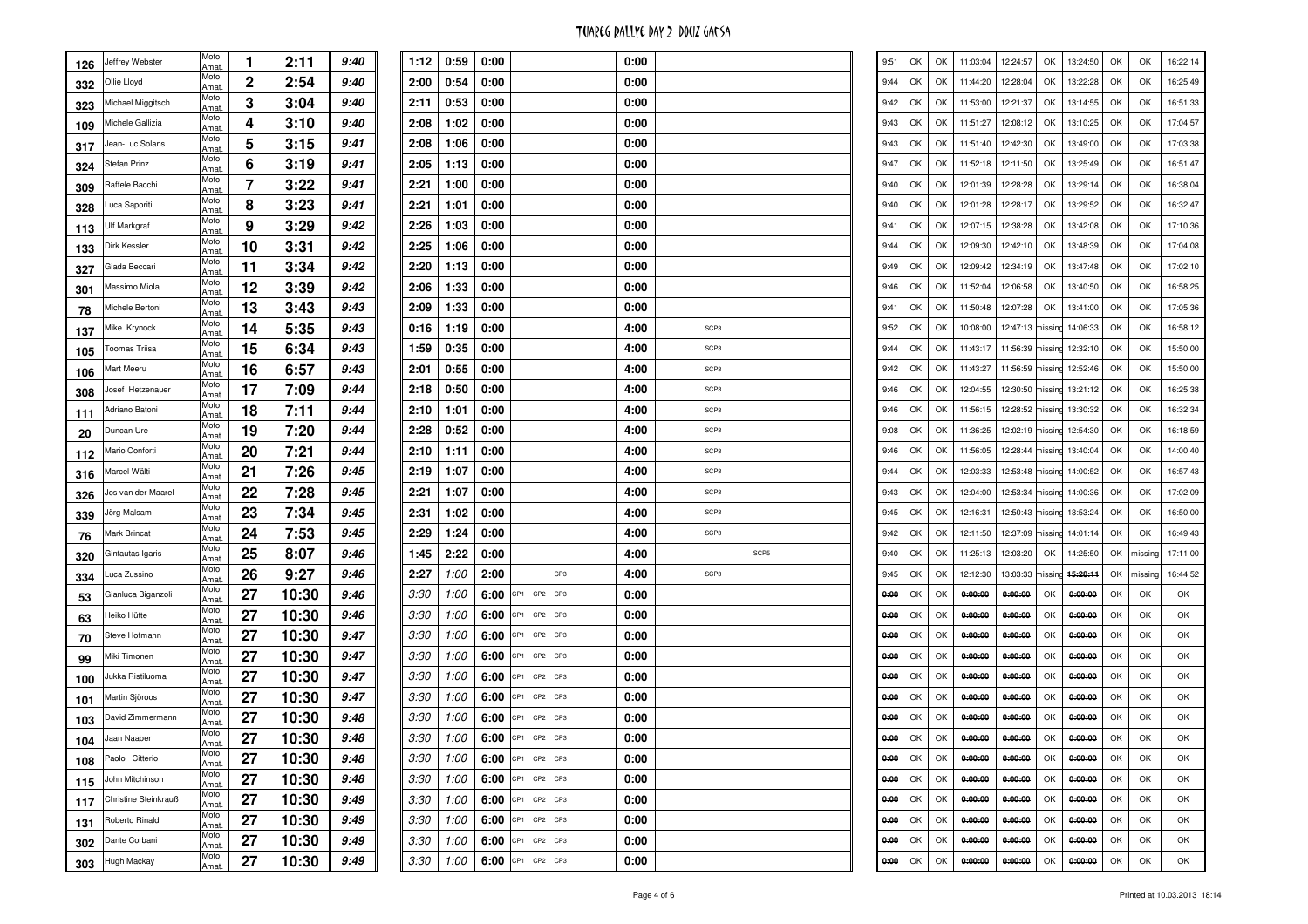| 304 | Phillip David Renwick    | Moto<br>Amat. | 27 | 10:30 | 9:50 | 3:30 | 1:00 | 6:00 | CP1 CP2 CP3      | 0:00       |                  |      | 0:00 | OK           | OK  | 0:00:00  | 0:00:00 | OK | 0:00:00                   | OK | OK      | OK               |
|-----|--------------------------|---------------|----|-------|------|------|------|------|------------------|------------|------------------|------|------|--------------|-----|----------|---------|----|---------------------------|----|---------|------------------|
| 306 | Silke Wissing            | Moto<br>Amat  | 27 | 10:30 | 9:50 | 3:30 | 1:00 |      | 6:00 CP1 CP2 CP3 | 0:00       |                  |      | 0:00 | OK           | OK  | 0:00:00  | 0:00:00 | OK | 0:00:00                   | OK | OK      | OK               |
| 307 | Reto Hofstetter          | Moto<br>Amat. | 27 | 10:30 | 9:50 | 3:30 | 1:00 |      | 6:00 CP1 CP2 CP3 | 0:00       |                  |      | 0:00 | OK           | OK  | 0:00:00  | 0:00:00 | OK | 0:00:00                   | OK | OK      | OK               |
| 310 | Kay Vietze               | Moto<br>Amat  | 27 | 10:30 | 9:50 | 3:30 | 1:00 |      | 6:00 CP1 CP2 CP3 | 0:00       |                  |      | 0:00 | OK           | OK  | 0:00:00  | 0:00:00 | OK | 0:00:00                   | OK | OK      | OK               |
| 312 | Hendrik Lorenz           | Moto<br>Amat. | 27 | 10:30 | 9:51 | 3:30 | 1:00 |      | 6:00 CP1 CP2 CP3 | 0:00       |                  |      | 0:00 | OK           | OK  | 0:00:00  | 0:00:00 | OK | 0:00:00                   | OK | OK      | OK               |
| 313 | Eckhard Schumacher       | Moto<br>Amat  | 27 | 10:30 | 9:51 | 3:30 | 1:00 |      | 6:00 CP1 CP2 CP3 | 0:00       |                  |      | 0:00 | OK           | OK  | 0:00:00  | 0:00:00 | OK | 0:00:00                   | OK | OK      | OK               |
| 314 | Allessio Conradi         | Moto<br>Amat  | 27 | 10:30 | 9:51 | 3:30 | 1:00 | 6:00 | CP1 CP2 CP3      | 0:00       |                  |      | 0:00 | OK           | OK  | 0:00:00  | 0:00:00 | OK | 0:00:00                   | OK | OK      | OK               |
| 318 | <b>Frank Siegert</b>     | Moto<br>Amat. | 27 | 10:30 | 9:51 | 3:30 | 1:00 |      | 6:00 CP1 CP2 CP3 | 0:00       |                  |      | 0:00 | OK           | OK  | 0:00:00  | 0:00:00 | OK | 0:00:00                   | OK | OK      | OK               |
| 321 | Ralf Fuhrmann            | Moto<br>Amat  | 27 | 10:30 | 9:52 | 3:30 | 1:00 |      | 6:00 CP1 CP2 CP3 | 0:00       |                  |      | 0:00 | OK           | OK  | 0:00:00  | 0:00:00 | OK | 0:00:00                   | OK | OK      | OK               |
| 322 | Daniela Kistl            | Moto<br>Amat  | 27 | 10:30 | 9:52 | 3:30 | 1:00 |      | 6:00 CP1 CP2 CP3 | 0:00       |                  |      | 0:00 | OK           | OK  | 0:00:00  | 0:00:00 | OK | 0:00:00                   | OK | OK      | OK               |
| 329 | Stefan Failenschmid      | Moto<br>Amat. | 27 | 10:30 | 9:52 | 3:30 | 1:00 |      | 6:00 CP1 CP2 CP3 | 0:00       |                  |      | 0:00 | OK           | OK  | 0:00:00  | 0:00:00 | OK | 0:00:00                   | OK | OK      | OK               |
| 330 | Luca Tavernari           | Moto<br>Amat  | 27 | 10:30 | 9:52 | 3:30 | 1:00 |      | 6:00 CP1 CP2 CP3 | 0:00       |                  |      | 0:00 | OK           | OK  | 0:00:00  | 0:00:00 | OK | 0:00:00                   | OK | OK      | OK               |
| 331 | <b>Bart Combs</b>        | Moto<br>Amat  | 27 | 10:30 | 9:53 | 3:30 | 1:00 | 6:00 | CP1 CP2 CP3      | 0:00       |                  |      | 0:00 | OK           | OK  | 0:00:00  | 0:00:00 | OK | 0:00:00                   | OK | OK      | OK               |
| 333 | Alessandro Petersen      | Moto<br>Amat  | 27 | 10:30 | 9:53 | 3:30 | 1:00 | 6:00 | CP1 CP2 CP3      | 0:00       |                  |      | 0:00 | OK           | OK  | 0:00:00  | 0:00:00 | OK | 0:00:00                   | OK | OK      | OK               |
| 335 | <b>Patrick Martus</b>    | Moto<br>Amat  | 27 | 10:30 | 9:53 | 3:30 | 1:00 |      | 6:00 CP1 CP2 CP3 | 0:00       |                  |      | 0:00 | OK           | OK  | 0:00:00  | 0:00:00 | OK | 0:00:00                   | OK | OK      | OK               |
| 336 | Sven Elzenheimer         | Moto<br>Amat  | 27 | 10:30 | 9:53 | 3:30 | 1:00 |      | 6:00 CP1 CP2 CP3 | 0:00       |                  |      | 0:00 | OK           | OK  | 0:00:00  | 0:00:00 | OK | 0:00:00                   | OK | OK      | OK               |
| 338 | Philemon Strässler       | Moto<br>Amat  | 27 | 10:30 | 9:54 | 3:30 | 1:00 | 6:00 | CP1 CP2 CP3      | 0:00       |                  |      | 0:00 | OK           | OK  | 0:00:00  | 0:00:00 | OK | 0:00:00                   | OK | OK      | OK               |
| 125 | <b>Terence Starrett</b>  | Moto<br>Amat. | 28 | 11:06 | 9:54 | 2:16 | 0:49 | 0:00 |                  | 8:00       | SCP3             | SCP5 | 9:14 | OK           | OK  | 11:30:30 |         |    | 12:01:10 missing 12:51:09 | OK | missing | 14:37:00         |
| 24  | Polytimi Kyriakopoulou   | Moto<br>Amat  | 29 | 13:54 | 9:54 | 3:30 | 2:24 | 0:00 |                  | 8:00       | SCP <sub>3</sub> | SCP5 | 0:00 | OK           | OK. | 12:12:53 |         |    | 13:03:44 missing 15:28:43 | OK |         | missing 16:44:52 |
| 305 | Antonio Orlando Ciriello | Moto<br>Amat. | 30 | 14:43 | 9:54 | 1:46 | 0:56 | 0:00 |                  | 12:00 SCP1 | SCP3             | SCP5 |      | 9:40 missine | OK  | 11:26:55 |         |    | 11:47:12 missing 12:44:10 | OK |         | missing 15:35:00 |
|     |                          |               |    |       |      |      |      |      |                  |            |                  |      |      |              |     |          |         |    |                           |    |         |                  |